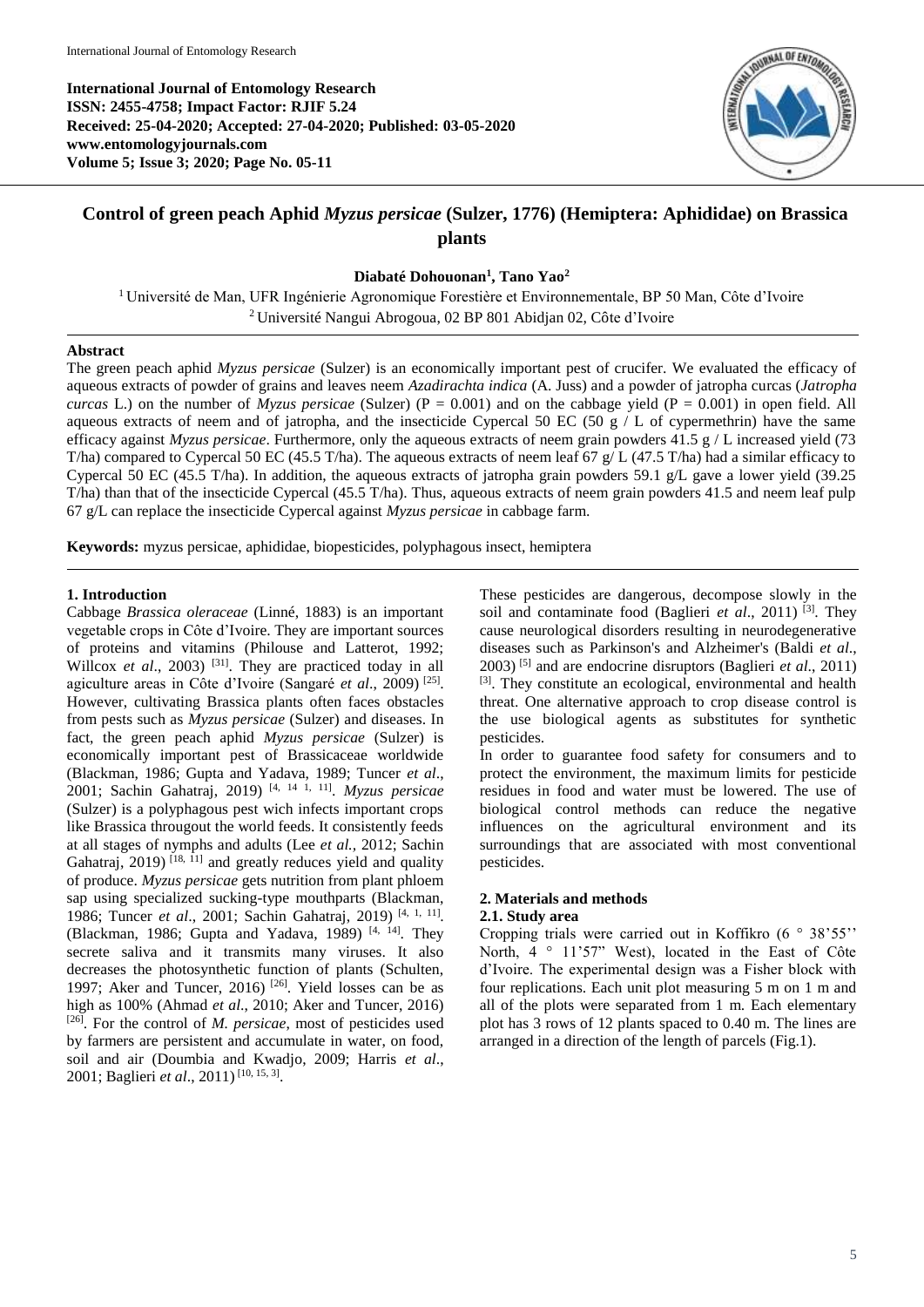

T0: Untreated; T1: Neem grain powders 41.5 g / L; T2: Jatropha grain powders 59.1 g / L; T3: Neem leaf pasta 67 g / L; and T4: Cypercal 50 EC

Fig 1: Detail of the experimental plot arrangement (Randomized blocks)

## **2.2. Preparation of aqueous extracts of neem and jatropha, and of the insecticide Cypercal**

The seeds and leaves of neem and jatropha seeds were collected during the day. The neem and jatropha seeds were dried in the shade for four weeks at room temperature (30  $\pm$  $2^{\circ}$  C) and at a relative humidity of  $72 \pm 5\%$  (Rani and Rajasekharreddy, 2009; Gnago et al., 2010)<sup>[24, 9]</sup>.

For the preparation of the aqueous extracts, 41.5 grams of neem seed powder (T1) or 59.1 grams of jatropha powder (T2) are obtained respectively from 80 grams of neem seeds or jatropha, stripped of their shell then finely grounded in a mortar to obtain a packed powder using a 500 μm sieve (Rani and Rajasekharreddy, 2009; Tamgno and Tinkeu,  $2014$ ) <sup>[24]</sup>. Each ground product is macerated in 10 L of tap water. During maceration, the products are stirred manually every 2 hours using a stick. After 24 hours of maceration, the solutions are filtered through a very fine mesh sieve (Table 1).

For the preparation of macerates of neem leaves, the harvested leaves are immediately washed and then grounded in a mortar until a paste is obtained (N'Diaye and Seck, 1997; Bambara and Tiemtoré, 2008)  $[21, 6]$ . This paste is weighed (67 grams: T3) and introduced into a bucket containing water with a dose of 1 kilogram for 15 liters of

water. The mixture is stirred vigorously every two hours. After three days of maceration, the solution is also filtered through a clean white cloth (Table 1).

The different filtrates obtained were distributed in 20 L cans, labeled and hermetically sealed. These filtrates were used for the different treatments of the plots.

Pesticide used in this study is Cypercal (50 EC, AF- CHEM SOFACO, Côte d'Ivoire). The active ingredient of Cypercal 50 EC is cypermethrin (C22H19Cl2NO3). They belong to the family of synthetic pyrethroids and EC formulation. The recommended dose is 40 mL in 15 L (T4) of water to 400 m<sup>2</sup> . These are foliar insecticides acting by contact and ingestion (Table 1).

**Table 1:** Treatments applied to plots of Koffikro cabbage

| <b>Treatment</b>                         | <b>Abbreviation Koffikro</b> |                    |
|------------------------------------------|------------------------------|--------------------|
| Untreated                                |                              |                    |
| Aqueous extract of neem seeds powders    | T1                           | $41,5 \text{ g/L}$ |
| Aqueous extract of jatropha seeds powder |                              | 59,1g/L            |
| Aqueous extract of neem leaves powders   | ТЗ                           | $67 \text{ g/L}$   |
| Cypercal                                 | T4                           | 50 EC              |

#### **2.3. Application of treatments**

Using a backpack sprayer, the aqueous extracts of neem and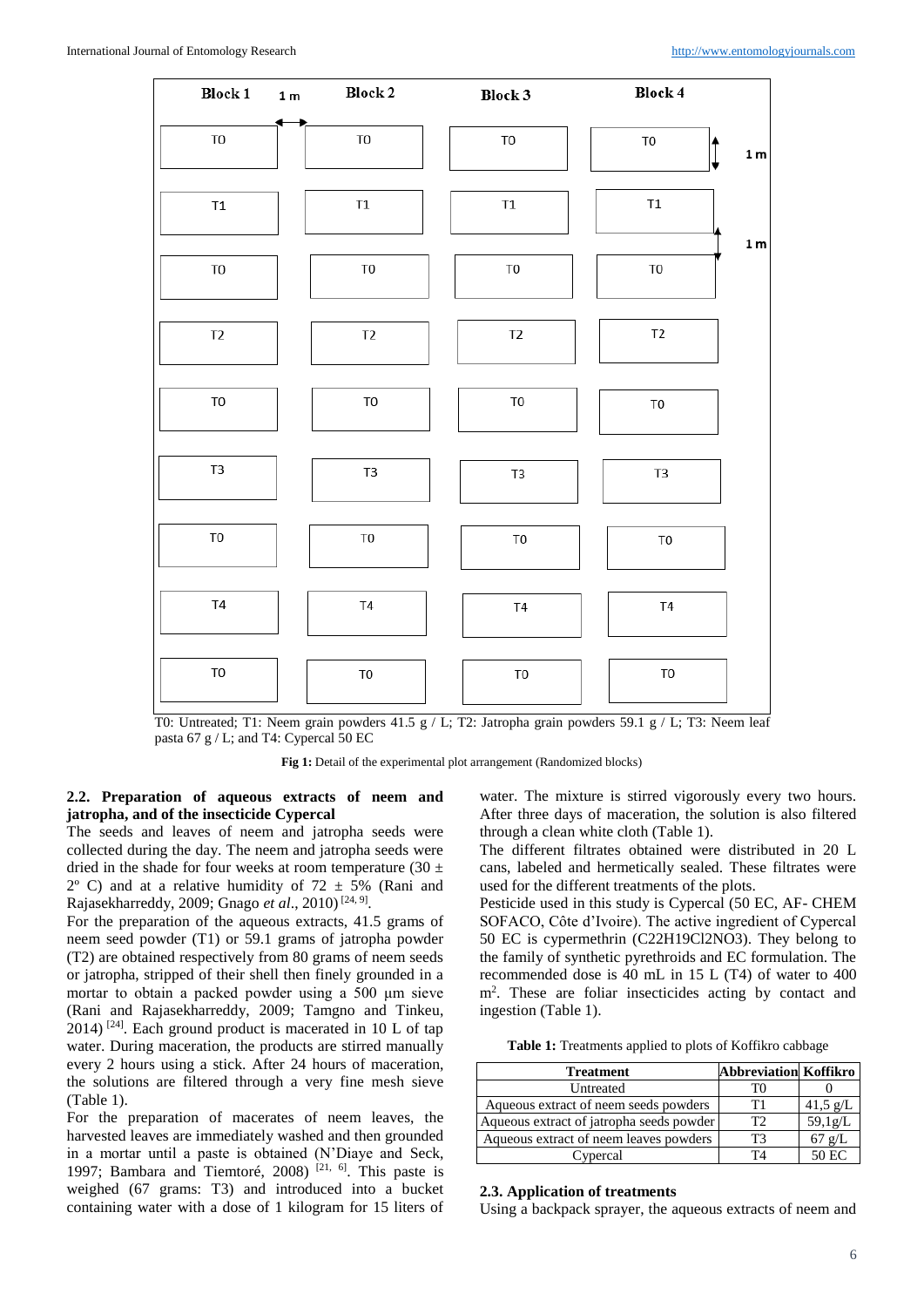jatropha and the insecticide Cypercal were used for foliar applications of cabbage plants weekly from 6 am to 8 am (Nyasani *et al*., 2008; Gnago *et al*., 2010) [22, 9]. The first foliar applications in the field were made on the 26*th* day after transplanting the plants. The 10 L biopesticide treatable area is 200 m2 (Bambara and Tiemtoré, 2008) <sup>[6]</sup>. Only the control plots are not treated.

The spray calibration operations made it possible to determine the spray width, the nozzle flow rate, the applicator advancement speed and the spray volume applicable per hectare. Thus, the volume of spray applied to a plot of area P (VBP) was calculated from the following formula: VBP (L) = Dm (L / mn) x 600 x A (m2) / (Lm (m) x 10,000 x VA (km / h)) (Weber, 1982) [30], with: VBP: Volume of spray mixture applicable to a plot of area P; Lm: average spray width; Dm: nozzle flow rate; Tm: average journey time; VA: advancement speed of the applicator.

To apply the chosen slurry volume, we act on the parameters Dm, Lm and VA (Weber, 1982)<sup>[30]</sup>.

#### **2.4. Field efficacy trial**

*Myzus persicae* adults were counted on cabbage *Brassica Oleracea. Myzus persicae* started on the 26<sup>th</sup> day after transplanting and ended on the  $47<sup>th</sup>$  day after transplanting the cabbage plants. In fact, during this period, the levels of infestations of these pests are generally more visible. They were carried out from 6 am to 8 am weekly three days after each treatment on 10 plants in the central line of each elementary plot. The first survey was carried out one day before the first treatment. During each observation, the undersides of the upper leaves of the cabbage plants were observed to ensure the presence or not of *Myzus persicae* and its size was noted.

A total of 4 readings were taken and the number of *Myzus persicae* for each treatment was noted.

#### **2.6. Production evaluation**

The yields were evaluated from the weight of the cabbage plants by one square meter and is reduced to the hectare (R) by treatment according to the following formula: R (kg / ha)  $=$  P (kg) x 10,000 / S (m2) where P is the total weight of ripe cabbage harvested from an area S. They then brought back in tons per hectare.

## **2.7. Data analysis**

Data of the frequency of *Myzus persicae* on cabbage plants in the field and the yield of treatments were analyzed using SPSS software, version 22.0 and XLSTAT 2016. The

frequency of *Myzus persicae* on cabbage plants and the yield of treatments were subjected to an analysis of variance (ANOVA main effect) at the threshold of 5 % and the means discriminated with the Fisher test (LSD) using SPSS software, version 22.0.

### **3. Results**

# **3.1. Calibration**

The data collected during this calibration operation are the spray width, the nozzle flow rate, the applicator speed, the spray volume applicable per hectare and the product volume per 10 m2. When the average spray width, the nozzle flow; the forward speed of the applicator are  $0.6$  m,  $0.45$  L / min and 0.3 km / h respectively, the spray volume applicable per hectare is 1,500L and the spray volume applicable at 10 m2 is 1.5 L (Tab. 2).

| <b>Parameter</b> | <b>Value</b> |  |
|------------------|--------------|--|
| Lm.              | 0, 6m        |  |
| Dm               | $0.45$ L/min |  |
| Tm               | 60s          |  |
| VА               | $0.3$ km/h   |  |
| <b>VBAH</b>      | 1 500 L/ha   |  |
| VBP              | 1.5L         |  |

**Table 2:** Values of the sprayer calibration parameters

Lm: average spray width; Dm: nozzle flow rate; Tm: average journey time; VA: advancement speed of the applicator; VBAH: Volume of spray mixture applicable per hectare; VBP: Spray volume applicable to 10 m2

# **3.2. Effect of treatments on the abundance of Myzus persicae at plant level**

One day before the first treatment  $(26<sup>th</sup>$  Day after Planting), there was not significantly different from all the treatments (T0, T1, T2, T3 and T4) on the number of *Myzus persicae*  $(P = 0.626)$  (Tab. 2). During the three observation times (1) DBT, 3 DAT1, 3 DAT2, 3DAT3), the aqueous extracts of neem grain powders 41.5 g / L (T1), jatropha grain powder 59.1 g  $/L$  (T2) and neem leaf paste (T3) were the same efficacy as the insecticide Cypercal (T4) on the number of Myzus persicae in the cabbage plants (Tab. 2). All of these tested treatments significantly reduce the number of *Myzus persicae* on the plants. However, there is a significant difference in the efficacy of the products tested and the control on the number of  $Myzus$  *persicae* per plant (P = 0.001) during the three surveys carried out respectively (Tab. 3).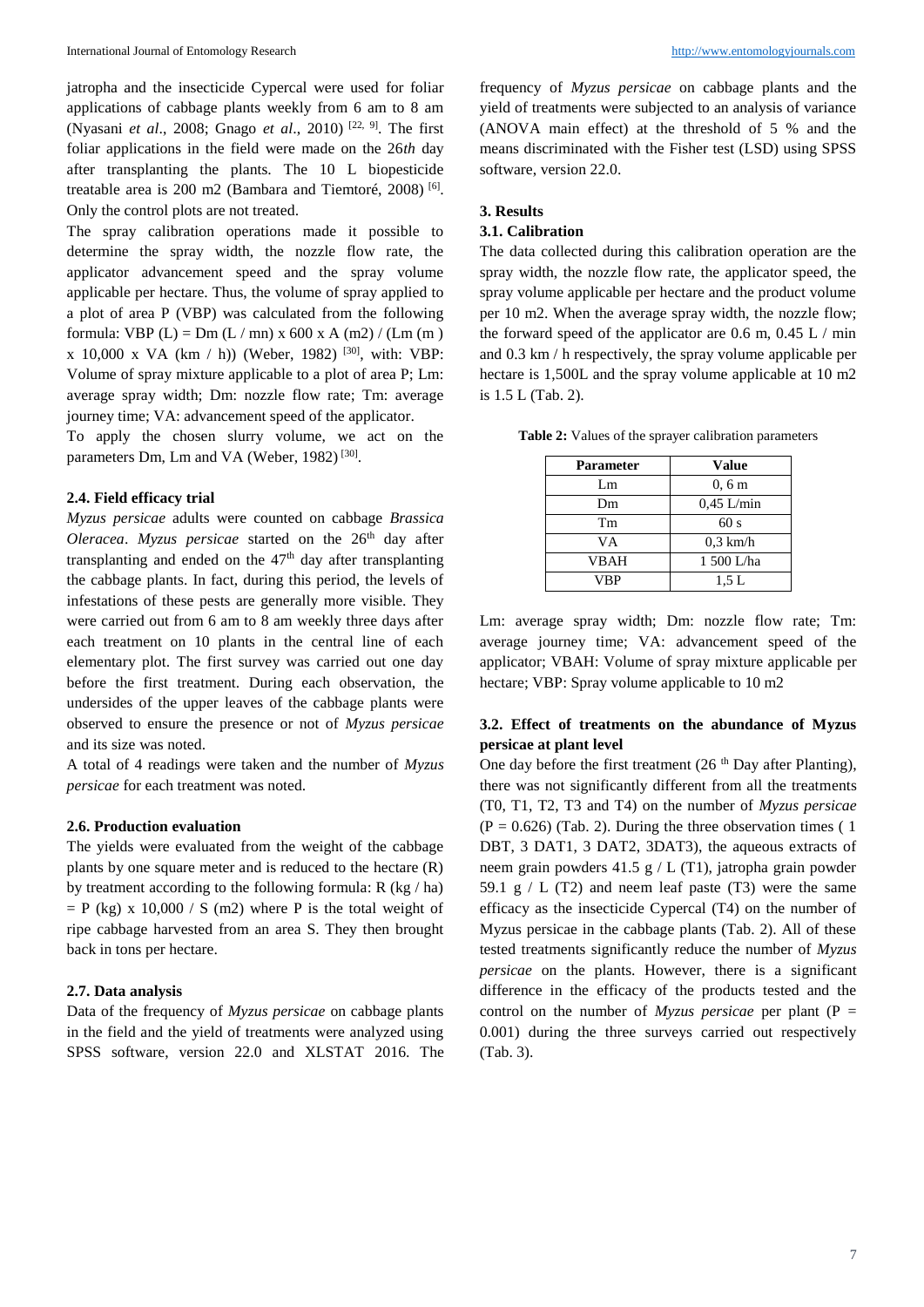| <b>Table 3:</b> Effects of insecticides and aqueous extracts of neem and jatropha on number of <i>Myzus persicae</i> adults per 10 plants according to |
|--------------------------------------------------------------------------------------------------------------------------------------------------------|
| the dates of readings                                                                                                                                  |

|         |                 | Observation time Treatment Number Myzus persicae per 10 plants $CV(%)$ |    |
|---------|-----------------|------------------------------------------------------------------------|----|
|         | T <sub>0</sub>  | 42.00                                                                  | 14 |
|         | T <sub>1</sub>  | 50.50                                                                  | 12 |
| 1 DBT1  | T <sub>2</sub>  | 41.50                                                                  | 9  |
|         | T <sub>3</sub>  | 38.0                                                                   | 11 |
|         | T <sub>4</sub>  | 57.50                                                                  | 8  |
| p-value |                 | 0.626                                                                  |    |
|         | T <sub>0</sub>  | 58.00 b                                                                | 13 |
|         | T <sub>1</sub>  | 23.25 a                                                                | 12 |
| 3 DAT1  | T <sub>2</sub>  | 15.75 a                                                                | 13 |
|         | T <sub>3</sub>  | 15.00 a                                                                | 14 |
|         | T <sub>4</sub>  | 23.50 a                                                                | 12 |
| p-value | 0.0001          |                                                                        |    |
|         | T <sub>0</sub>  | 65.25 b                                                                | 13 |
|         | T1              | $11.00\ a$                                                             | 14 |
| 3 DAT2  | $\overline{T2}$ | 8.75a                                                                  | 14 |
|         | $\overline{T3}$ | 9.75 a                                                                 | 12 |
|         | $\overline{T4}$ | 8.00 a                                                                 | 14 |
| p-value | 0.0001          |                                                                        |    |
|         | T <sub>0</sub>  | 42.50 b                                                                | 11 |
|         | T <sub>1</sub>  | 1.25a                                                                  | 14 |
| 3 DAT3  | $\overline{T2}$ | 1.50a                                                                  | 14 |
|         | T <sub>3</sub>  | 2.25a                                                                  | 12 |
|         | T <sub>4</sub>  | 1.75a                                                                  | 14 |
| p-value | 0.0001          |                                                                        |    |

T0: Untreated; T1: Neem grain powders 41.5 g / L; T2: Jatropha grain powders 59.1 g / L; T3: Neem leaf pasta 67 g / L; T4: Cypercal

1 DBT: one day before the first treatment; 3 DAT1: three days after the first treatment; 3 DAT1: three days after the second treatment; 3 DAT1: three days after the third treatment

The means assigned to the same letter within the same column are not significantly different for the 5% Fisher test (LSD).

# **3.3. Impact of foliar application of biopesticides based on neem and jatropha, and Cypercal insecticides on cabbage yield**

The yields obtained in the plots treated with the different products are significantly higher than that of the control  $(P =$ 0.001). The yield increased in the plots treated with aqueous extracts of neem seed powders  $41.5$  g / L (73 T / ha) than plots treated with Cypercal 50 EC (45.5 T / ha). The yields of the plots treated with the aqueous extracts of neem leaf pasta 67 g / L (47.5 T / ha) are similar to those of the plots treated with Cypercal 50 EC (45.5 T  $/$  ha). However, the yield of cabbage occurred in the plots treated with aqueous extracts of jatropha seed powders 59.1 g / L (39.25 T / ha) was low compared to those of plots treated with Cypercal 50 EC. The lowest yield of cabbage occurred in the untreated plots (28 T / ha) while the highest yield was in the T1 treatment (Tab. 4).

**Table 4:** Effects of insecticides and aqueous extracts of neem and jatropha on cabbage yield

| <b>Traetment</b> | Yield (T/ha) | CV(%) |
|------------------|--------------|-------|
| T <sub>0</sub>   | 28,00 d      | 5,1   |
| Τ1               | 73,00 a      | 1,4   |
| T2               | 39,25 c      | 2.8   |
| T3               | 47,50 b      | 5.5   |
| T4               | 45,50 b      |       |
| p-value          | 0,0001       |       |

T0: Untreated; T1: Neem grain powders 41.5 g / L; T2: Jatropha grain powders 59.1 g / L; T3: Neem leaf pasta 67 g / L; T4: Cypercal

The means assigned to the same letter within the same column are not significantly different for the 5% Fisher test (LSD).

### **4. Discussion**

Calibration is an important operation which makes it possible to determine the volume of product applicable on elementary plots. This method made it possible to apply 1.5 L of biopesticides per elementary plot for young cabbage plants (24 days after transplanting). This value is similar to that obtained by Goudegnon  $(2000)$ <sup>[13]</sup> for the treatment of young cabbage plants of 9 leaves (21 days after transplanting).

The aqueous extracts of neem grain powder 41.5 g  $/$  L,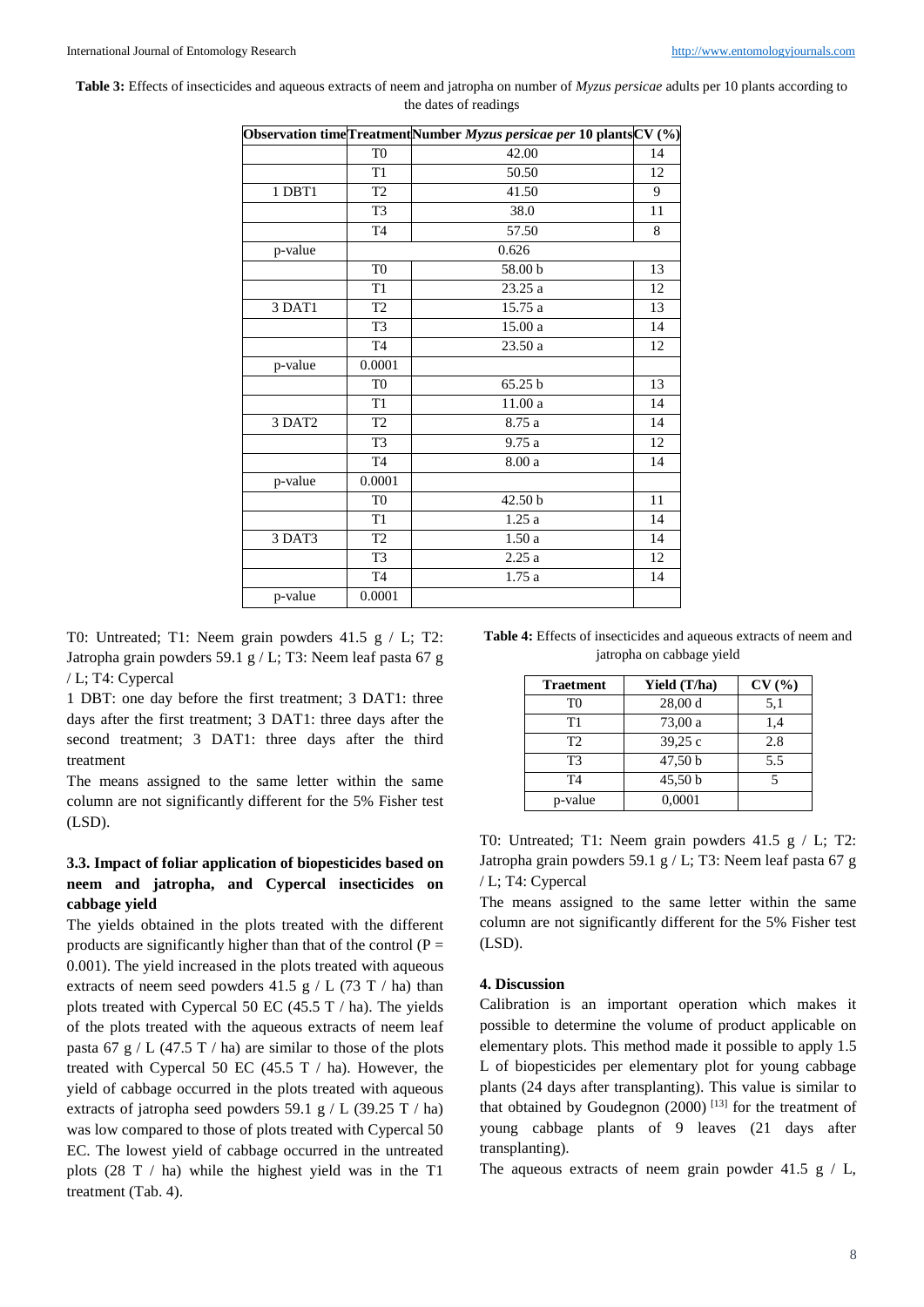jatropha powder 59.1 g / L and neem leaf pulp 67 g / L have remarkably reduced the number of *Myzus persicae* on cabbage plants. These biopesticides used in the field have an effectiveness comparable to that of the Cypercal 50 EC insecticides commonly used by market gardeners. This efficacy of the aqueous extracts of neem and jatropha observed in this study agrees with those of Jide-Ojo *et al*. (2011) <sup>[16]</sup> and Senthil-Nathan *et al.* (2013) <sup>[28]</sup> who have already demonstrated the efficacy of neem and jatropha products on insects.

The aqueous extracts of jatropha grains and leaves contain curcin, and a very small amount of flavonoids and diterpenoids (Devappa *et al*., 2010) [8]. During foliar applications, plants and insects are impregnated with these compounds with insecticidal and fungicidal properties contained in the aqueous extracts of jatropha. These compounds would adhere to the cuticles of plants and insects, cause the death of insects by contact or consumption and thus reduce the frequency of insects in plants (Diabaté *et al*., 2014). The efficacy of aqueous extracts of grains and leaves, of neem and jatropha, and the insecticide Cypercal on the population of *Myzus persicae* is due to the fact that these biopesticides and insecticides have repellent and antifeedant effects (Devappa *et al*., 2010; Senthil-Nathan, 2013; Diabaté *et al*., 2014) [8, 28] .

The aqueous extracts of neem grain powder were effective against Myzus persicae and gave the best yields. This efficacy of aqueous extracts of neem grain powder is linked to the presence of azadirachtin. Azadirachtin is believed to be a major disruptor of the growth and development of insects by inhibiting their endocrine systems. This is consistent with the work of Mordue-Luntz and Nisbet (2000) who showed that azadirachtin inhibits the biosynthesis of ecdysteroids by the inhibition of the prothoracicotropic hormone (PTTH), a polypeptide produced by brain cells neurosecretors of insects which is responsible for the production of ecdysone by the prothoracic glands. When azadirachtin enters the larva's body, it is mediated by its binding to the ecdysone receptor (EcR), in the presence of a heterodimeric partner, Ultraspiracle Protein (Usp) (Zhao *et al*., 2014) [32]. Ecdysone activity is suppressed and the larva is unable to moult and remains in the larval stage and eventually dies (Koul and Isman, 1991; Zhao *et al*., 2014) [17, 32]. According to Banerjee and Rembold (1992) <sup>[7]</sup>, azadirachtin causes serotonin to build up in neuroendocrine organs, interferes with this neurotransmitter, and inhibits the release of ecdysone involved in regulating the growth and development of insects.

The secondary metabolites of biopesticides based on neem and jatropha would act on the chemoreceptors of insects and prevent food intake. Mordue and Blackwell (1993)<sup>[19]</sup> have shown that the azadirachtin contained in aqueous neem extracts acts on chemoreceptors and inhibits food intake.

The best yields obtained with aqueous extracts of neem grain powders  $41.5$  g / L are explained by the fact that this

biopesticide is more phagorepulsive on contact and by ingestion than the insecticide Cypercal (Diabaté *et al*., 2014), and compared to the aqueous extracts of neem leaves and jatropha grain powder (Diabaté *et al*., 2014). The repellent and anti-palatable effects of these aqueous extracts of neem and jatropha would be due to the high concentrations of their secondary or primary metabolites which would very quickly induce a toxic effect and a phagorepulsive effect high in *Myzus persicae*.

The low yield of the aqueous extracts of neem leaf pulp compared to the aqueous extracts of neem grains is linked to the low toxicity of the aqueous extract of neem leaves compared to those of the aqueous extract of neem grains. Indeed, the concentration of toxic secondary metabolites in the leaves is low compared to that of the seeds. Furthermore, the aqueous extracts of neem leaves have the same efficacy on *M. persicae* and in the yield of cabbage as cypercal. The low yield of the aqueous extract of jatropha grain powder 59.1 g  $/ L$  is linked to the low amount of phorbol ester in this aqueous extract of jatropha grain (Devappa *et al*., 2010) [8]. Its low efficiency in terms of yield is linked to the low persistence and low penetration of curcine into the plant.

Furthermore, Al-Sayeda  $(2007)$  <sup>[2]</sup> has shown that insecticides owe their toxicities to the inhibition of cholinesterases responsible for the inactivation of acetylcholine at neuromuscular junctions and certain synapses of the central and peripheral nervous systems. However, Cypercal has a weak repellent and anti-palatable effect compared to aqueous extracts of neem seeds and has a repellent effect similar to aqueous extracts of neem leaves (Diabaté *et al*., 2014).

## **5. Conclusion**

On cabbage, all the aqueous extracts of neem and jatropha, and the insecticide Cypercal have the same efficacy on Myzus persicae. Furthermore, only the aqueous extracts of neem grain powders  $41.5$  g / L were more effective and gave the best yields compared to Cypercal 50 EC. The aqueous extracts of neem leaf pasta 67 g  $\ell$  L had a similar efficacy to Cypercal in terms of yield. In other words, the aqueous extracts of jatropha grain powders 59.1 g  $/L$  gave a lower yield than that of the insecticide Cypercal 50 EC. Aqueous extracts of 41.5 neem grain powders and 67  $g / L$ neem leaf pulp can replace the insecticide Cypercal in the fight against Myzus persicae in cabbage. These aqueous extracts are easy to produce locally, are less dangerous and less expensive than chemicals. Unlike chemical insecticides with a single molecular target, natural insecticides are made up of several compounds with multiple action mechanisms, which can delay the development of resistant populations for their use in agriculture.

### **6. References**

1. Aker O, Tuncer C. Efficacy of some Entomopathogenic fungi in controlling filbert aphid, Myzocallis coryli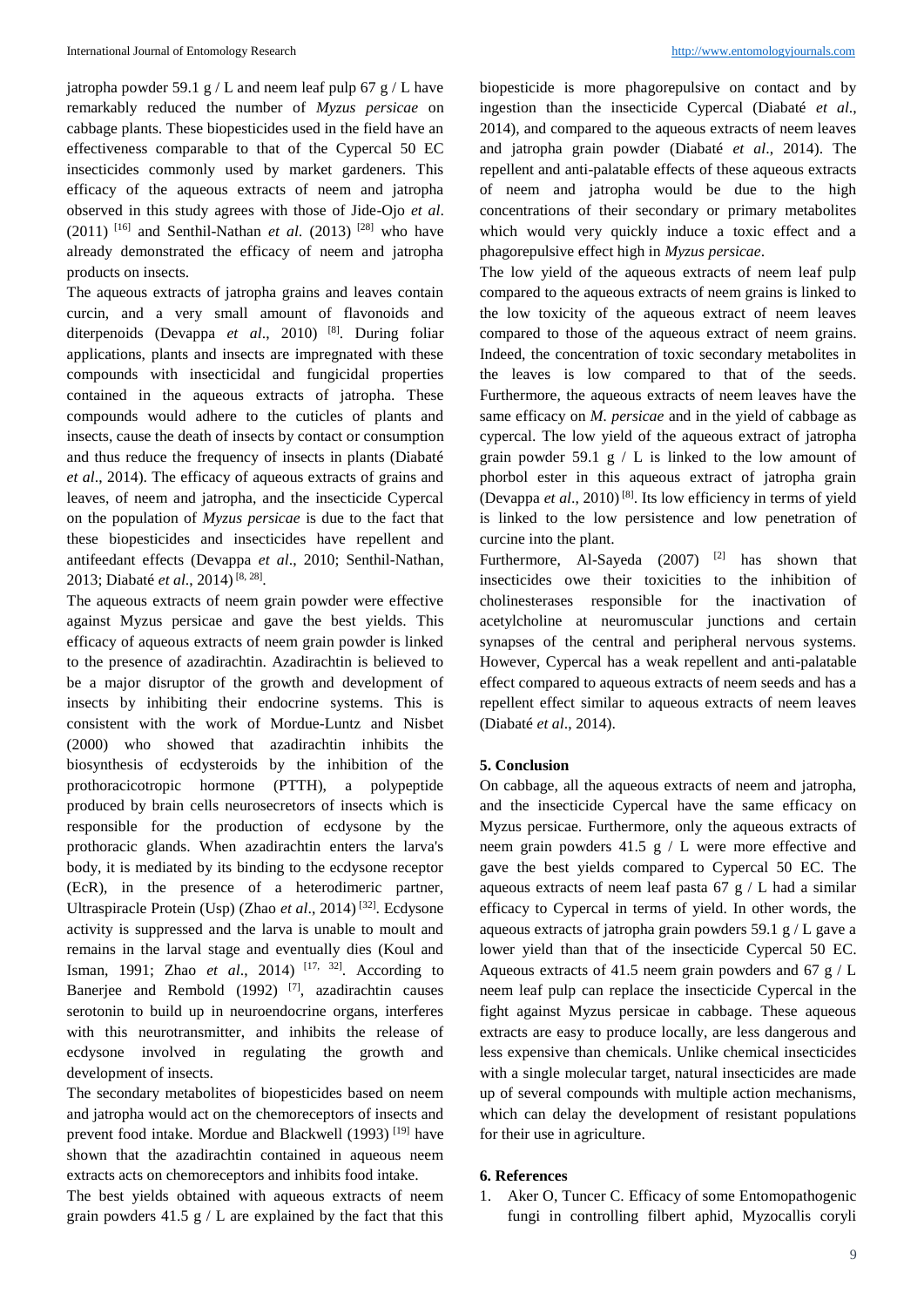Goetze (Hemiptera: Aphididae). International Journal of Entomology Research. 2016; 1(5):9-53.

- 2. Al-Sayeda H. Transfert d'un insecticide systémique, l'imidaclopride, chez la tomate: implication du transport phloémien. Thèse de Doctorat, Institut National Polytechnique de Toulouse, France, 2007, 1- 69.
- 3. Baglieri A, Gennari M, Arena M, Abbate C. The adsorption and degradation of chlorpyriphos-methyl, pendimetalin and metalaxyl in solid urban waste compost. J Environ. Sci. Health, Part B. 2011; 46:454- 460.
- 4. Blackman RL. Morphological discrimination of a tobacco-feeding form from Myzus persicae (Sulzer) (Hemiptera: Aphididae), and a key to new world Myzus (Nectarosiphon) species. Bulletin of Entomological Research. 1986; 77(4):713-730.
- 5. Baldi I, Lebailly P, Mohammed-Brahim B, Letenneur L, Dartigues JF, Brochard P, *et al*. Neurodegenerative diseases and exposure to pesticides in the elderly. Am. J Epidem. 2003; 157(5):409-414.
- 6. Bambara D. Tiemtoré J. Efficacité biopesticide de Hyptis spicigera Lam., Azadirachta indica A. Juss. et Euphorbia balsamifera Ait. sur le niébé Vigna unguculata L; Walp., Tropicultura. 2008; 26(1):53-55.
- 7. Banerjee S, Rembold H. Azadirachtin a interferes with control of serotonin pools in the Neuroendocrine System of Locusts [J]. Naturwissenschaften. 1992; 79:81-84.
- 8. Devappa RK, Makkar HPS, Becker RK. Jatropha toxicity-A Review. J. toxicol. Environ. Health, Part B. 2010; 13(6):476-507.
- 9. Diabaté D, Gnago AJ, Tano Y. Toxicity, antifeedant and repellent effect of Azadirachta indica (A. Juss) and Jatropha curcas L. aqueous extracts against Plutella xylostella (Lepidoptera: Plutellidae). J. Basic. Appl. Sci. Res. 2014; 4(11):51-60.
- 10. Doumbia M, Kwadjo KE. Pratiques d'utilisation et de gestion des pesticides par les maraîchers en Côte d'Ivoire: Cas de la ville d'Abidjan et deux de ses banlieues (Dabou et Anyama). J Appl. Biosci. 2009; 18:992-1002.
- 11. Gahatraj S. Integrated management of green peach aphid Myzus persicae Sulzer (Hemiptera: Aphididae). International Journal of Entomology Research. 2019; 4(2):42-45.
- 12. Gnago AJ, Danho M, Agneroh AT, Fofana KI, Kohou GA. Efficacité des extraits de neem (Azadirachta indica) et de papayer (Carica papaya) dans la lutte contre les insectes ravageurs du gombo (Abelmoschus esculentus) et du chou (Brassica oleracea) en Côte d'Ivoire. Int. J Biol. Chem. Sci. 2010; 4(4):953-966.
- 13. Goudegnon EE, Kirk AA, Schiffers B, Bordat D. Comparative effects of detamethrin and neem kernel to Plutella xylostella and Costesia plutellae population in Cotonou periurba area (Benin). J appli. Entomol. 2000;

124:141-144.

- 14. Gupta BM, Yadava CPS. Role of coccinellid predators in regulating the aphid Myzus persicae (Sulzer) population on cumin in field. Indian Journal of Entomology. 1989; 51(1):24-28.
- 15. Harris CA, Renfrew MJ, Woolridge MW. Assessing the risks of pesticide residues to consumers: recent and future developments. Food Addit. Contam. 2001; 18(2):1124-1129.
- 16. Jide-Ojo CC, Ojo OO. Evaluation of the biological effects of leaf extracts of Jatropha curcas against Sitophilus zeamais (Coleoptera: Curculionidae). Electron. J Environ. Agric. Food Chem. 2011; 10:2166- 2172.
- 17. Koul O, Isman MB. Effects of azadirachtin on the dietary utilization and development of the variegated cutworm Peridroma saucia. J Insect Physiol. 1991; 37:591-598.
- 18. Lee Y, Kim H, Kang TJ, Jang Y. Stress response to acoustic stimuli in an aphid: A behavioral bioassay model, Entomological Research. 2012; 42: 320–329.
- 19. Mordue AJ, Blackwell A. Azadirachtin: an update. J Insect Physiol. 1993; 39(11):903-924.
- 20. Mordue-Luntz AJ, Nisbet AJ. Azadirachtin from the neem tree Azadirachta indica: its action against insects. An. Soc. Entomol. Bras. 2000; 29:615-632.
- 21. N'Diaye M, Seck M. Effet de l'extrait aqueux des feuilles de neem (Azadirachta indica Juss) sur la population de thrips et le rendement du niebe (Vigna unguiculata), rapport de stage au Sénégal, 1997, 28 p.
- 22. Nyasani JO, Kimenju JW, Olubayo FM, Wilson MJ. Laboratory and field investigations using indigenous entomopathogenic nematodes for biological control of Plutella xylostella in Kenya. Int. J Pest Manag. 2008; 54(4):355-361.
- 23. Philouze J, Laterrot H. Amélioration variétale de la tomate : Objetifs et critères de sélection. in Gallais A. & Bennerot H., Eds. Amélioration variétale des espèces cultivées, Paris, France: INRA, 1992, 379-391.
- 24. Rani UP, Rajasekharreddy. Toxic and antifeedant activities of Sterculia foetida (L.) seed crude extract against Spodoptera litura (F.) and Achaea janata (L.). J Biopest. 2009; 2(2):161-164.
- 25. Sangaré A, Koffi E, Akamou F, Fall CA. Rapport national sur l'état des ressources phytogénétiques pour l'alimentation et l'agriculture. Second rapport national, Ministère de l'agriculture, 2009, 17-19.
- 26. Tuncer C, Akça I, Saruhan I. Integrated pest management in Turkish hazelnut orchards. Acta Hort. 2001; 556:419-429.
- 27. Schulten GGM. Overview of the Whitefly-Virus problem: objectives of the workshop. FAO Plant Prod. Prot. Paper. 1997; 143:7-10.
- 28. Senthil-Nathan S. Physiological and biochemical effect of neem and other Meliaceae plants secondary metabolites against Lepidopteran insects. Front Physiol.